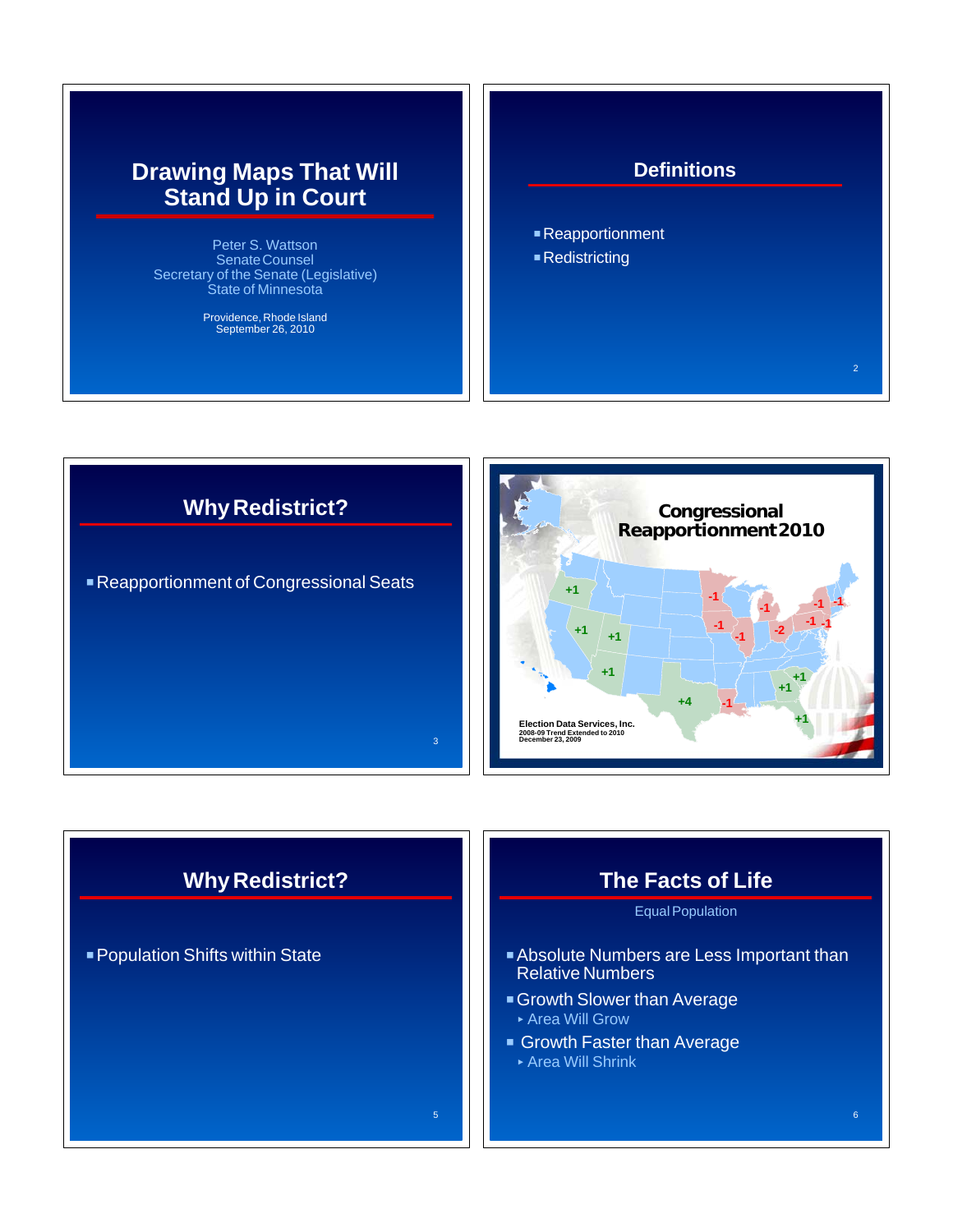

#### **The Facts of Life**

**Gerrymandering** 

- $\blacksquare$  Packing
- $\blacksquare$  Fracturing
- **Creating a Gerrymander**

## **The Need for Limits**

- $\blacksquare$  Who draws the plans
- **Data that may be used**
- $\blacksquare$  Review by others
- **Districts that result**

### **Limits on Gerrymanders**

Who Draws the Plans

- **No legislators**
- No appointees of a legislator
- No public officials
- $\blacksquare$  No politicians

9

- **Ninority party represented**
- **Equal number from majority & minority**
- **Neutral tie-breaker**

#### **Limits on Gerrymanders**

Data that May be Used

- $\blacksquare$  Not party registration
- **Not election results**
- PNot socio-economic data
- $\blacksquare$  Not incumbent residences

### **Limits on Gerrymanders**

#### Review by Others

- **Public hearings**
- **Preliminary plans**
- $\blacksquare$ Judicial review

8

10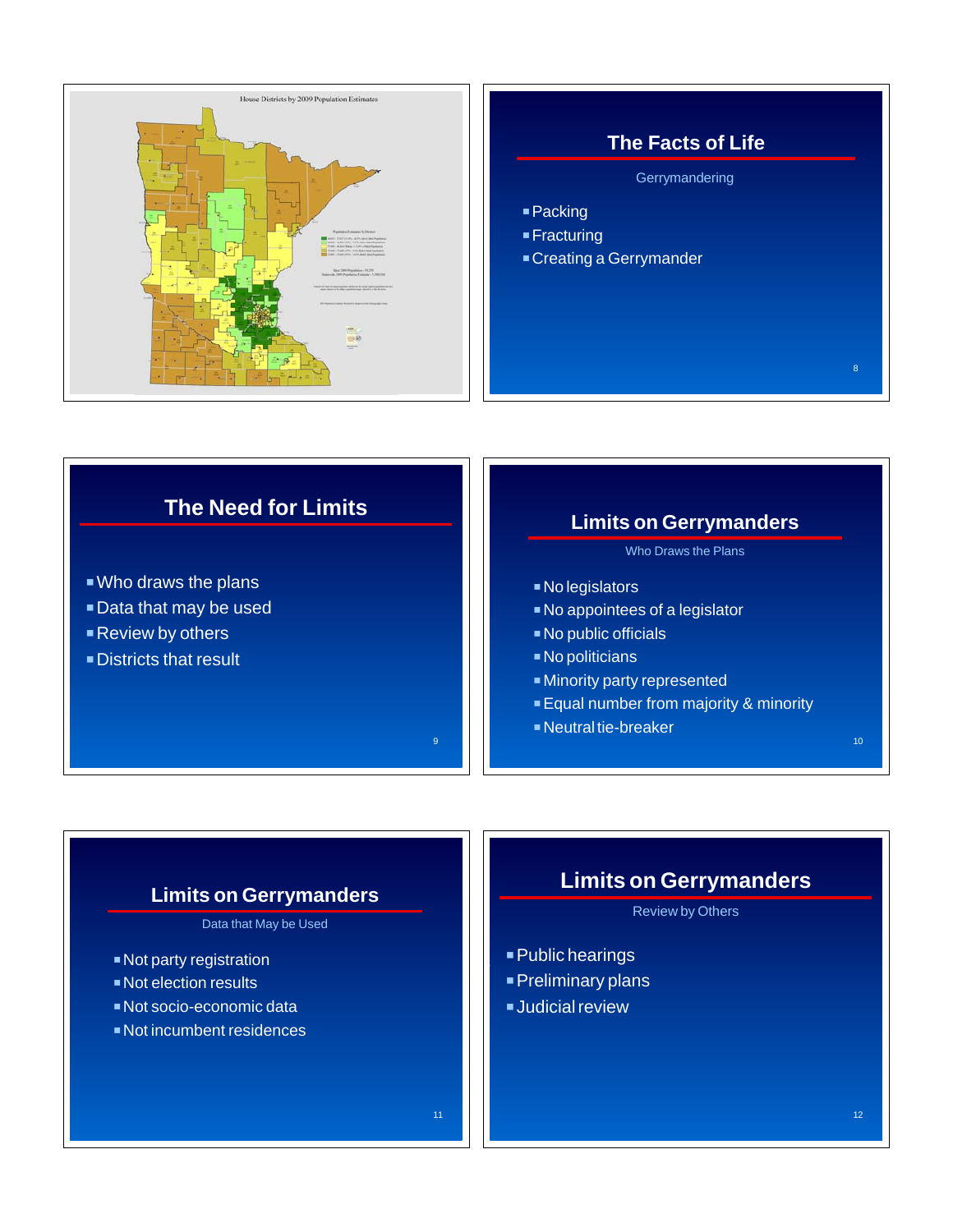



### **Legislative Districts**

- An Overall Range of Less than 10 Percent < Unless Proof of Intentional Discrimination
- **Unless Necessary to Achieve Some** "Rational State Policy"
- < Affording Representation to Political Subdivisions
- < Other State Policies

# **Racial and Language Minorities**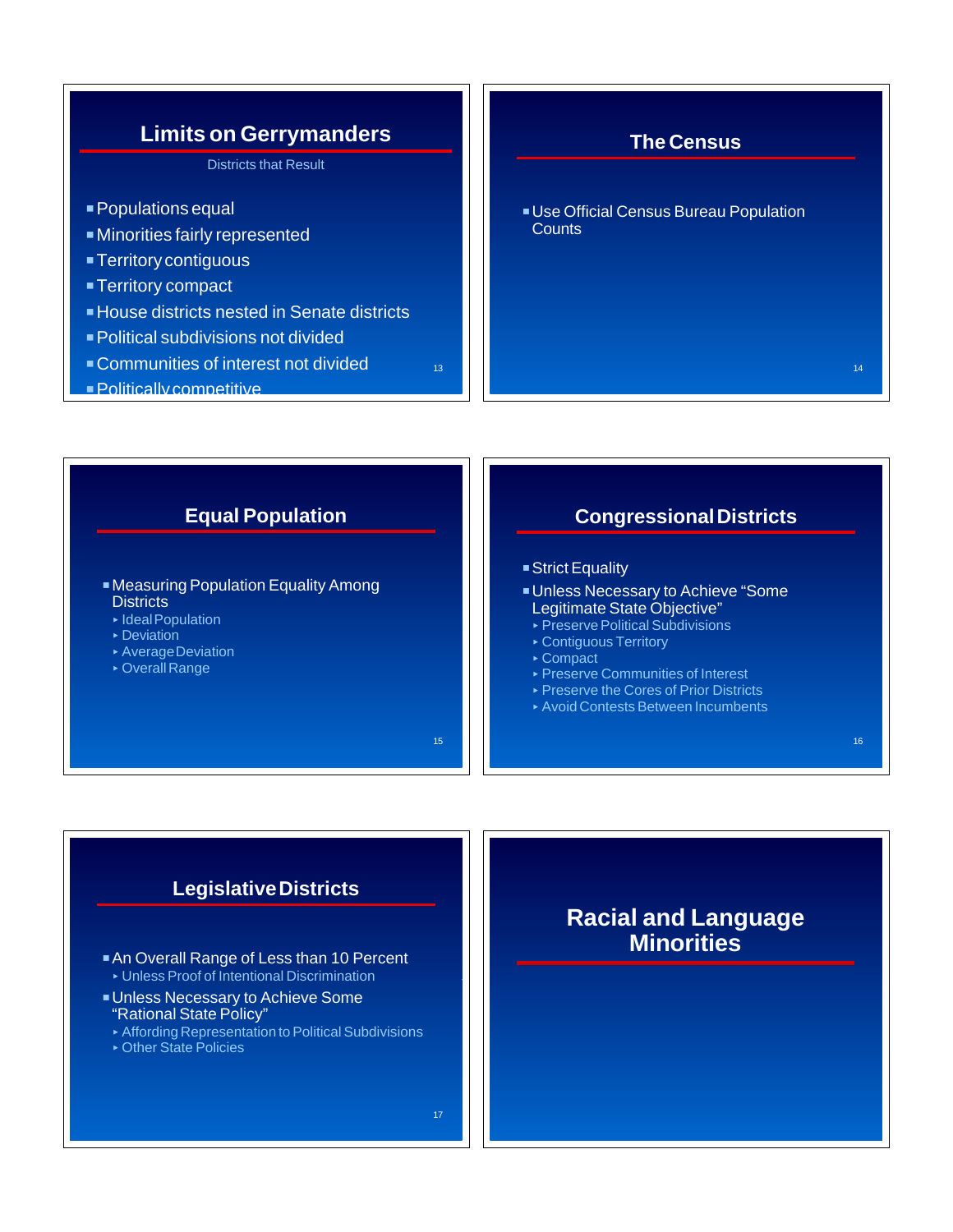### **Data on Race and Language**

- Non-Hispanic White
- Non-Hispanic Black + NH Black & White
- PNH Asian + NH Asian & White
- **NH Amer. Indian + NH Amer. Indian & White**
- PNH Pacific Islander + NH Pac. Is. & White
- **NH Some Other Race**
- **NH Other Multiple Race**
- $\blacksquare$  Hispanic

21

23

## **Voting Rights Act § 2**

- **No Discriminatory Effect**
- **F** Thornburg v. Gingles Three Preconditions
	- < Minority Population Sufficiently Large and Geographically Compact
	- < Minority is Politically Cohesive
	- < Bloc Voting by White Majority Usually Defeats Minority's Preferred Candidate
- **Totality of the Circumstances**
- **Draw Districts the Minority has a Fair Chance to Win** to Win  $_{20}$

#### **Voting Rights Act § 5**

- "Covered Jurisdictions"
- **Preclearance** 
	- < Justice Department
	- < U.S. District Court for District of Columbia
- Do Not Regress < Ability to Elect a Candidate of Choice
- Do Not Intend to Discriminate
- **PYou Need Not Maximize the Number of Minority Districts**

#### **Equal Protection Clause of the 14th Amendment**

**PYou May Consider Race in Drawing Districts Avoid Drawing a Racial Gerrymander** 

22

### **Racial Gerrymanders**

**Don't Draw Districts With Bizarre Shapes** 

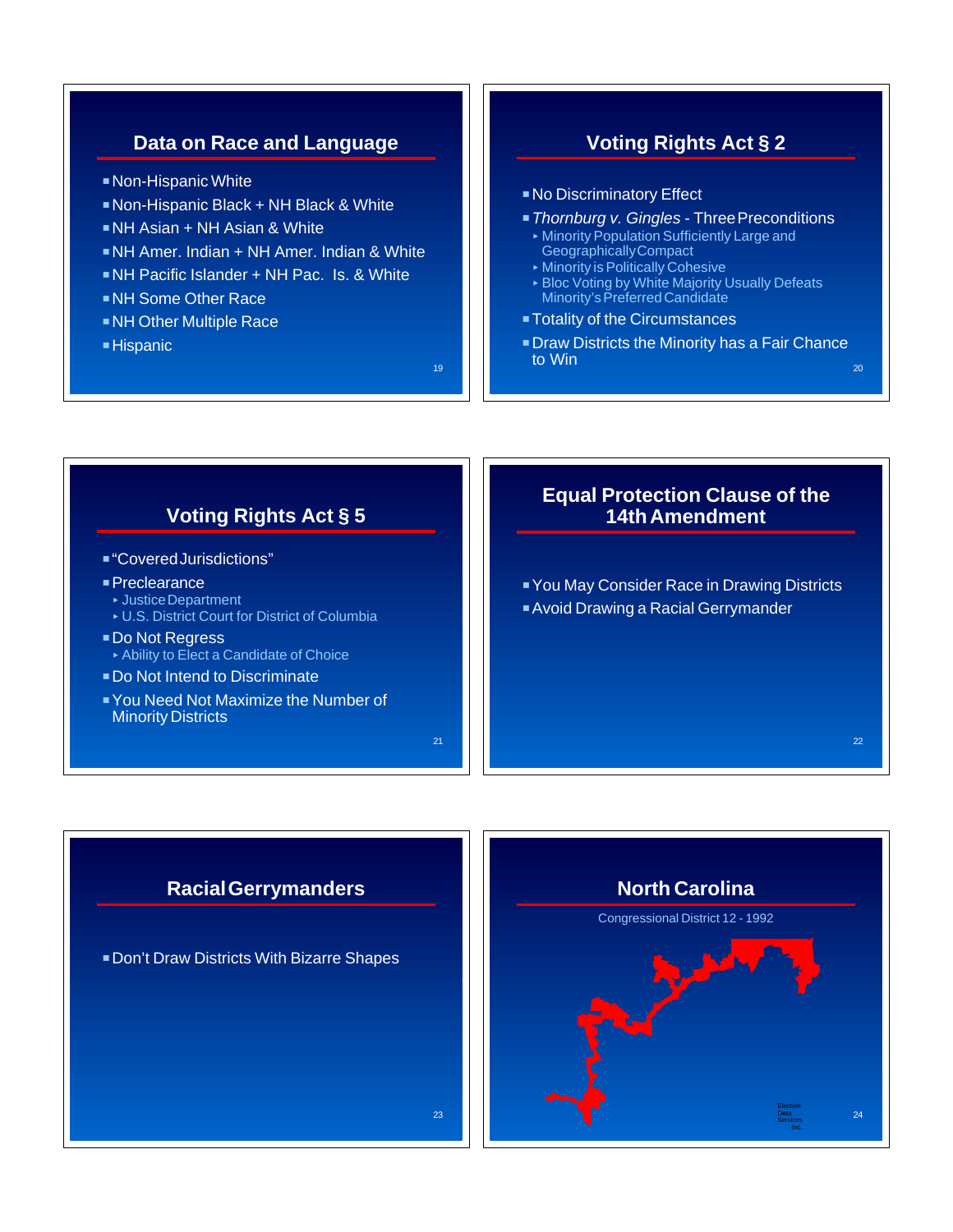"Reapportionment is one area in which appearances do matter."

Redistricting is one area in which appearances do matter



# **Racial Gerrymanders**

28

**Draw Districts that are "Reasonably** Compact"



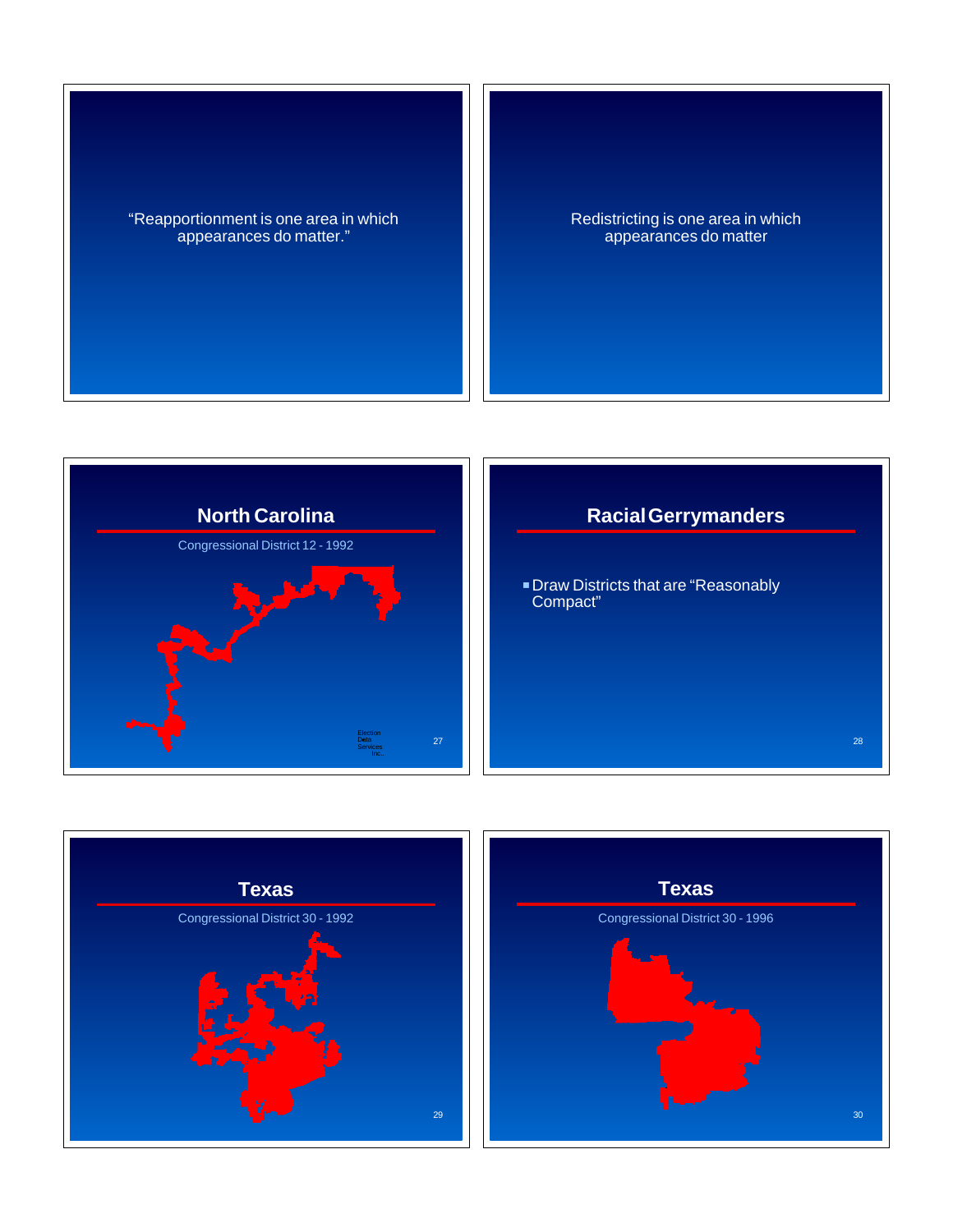





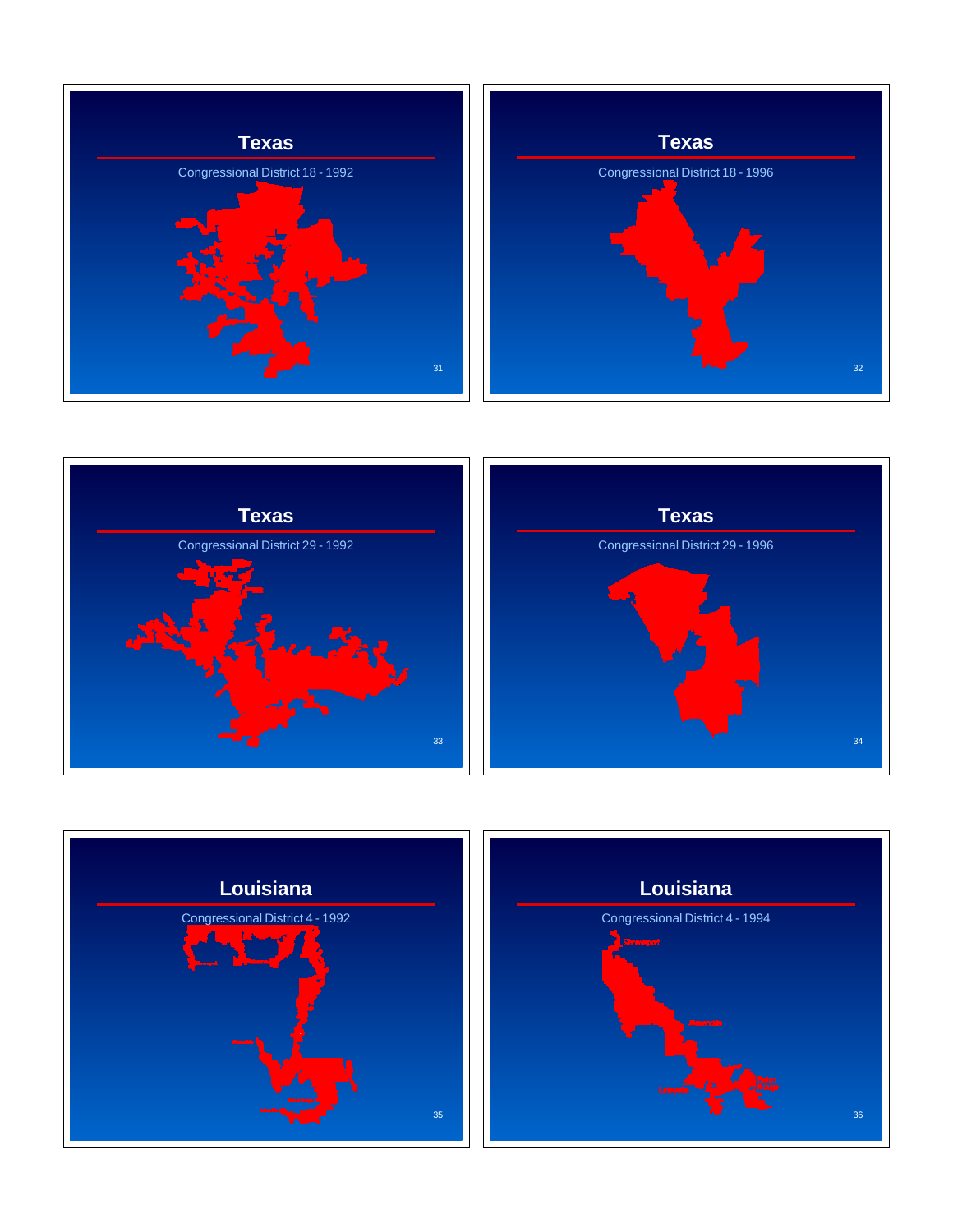





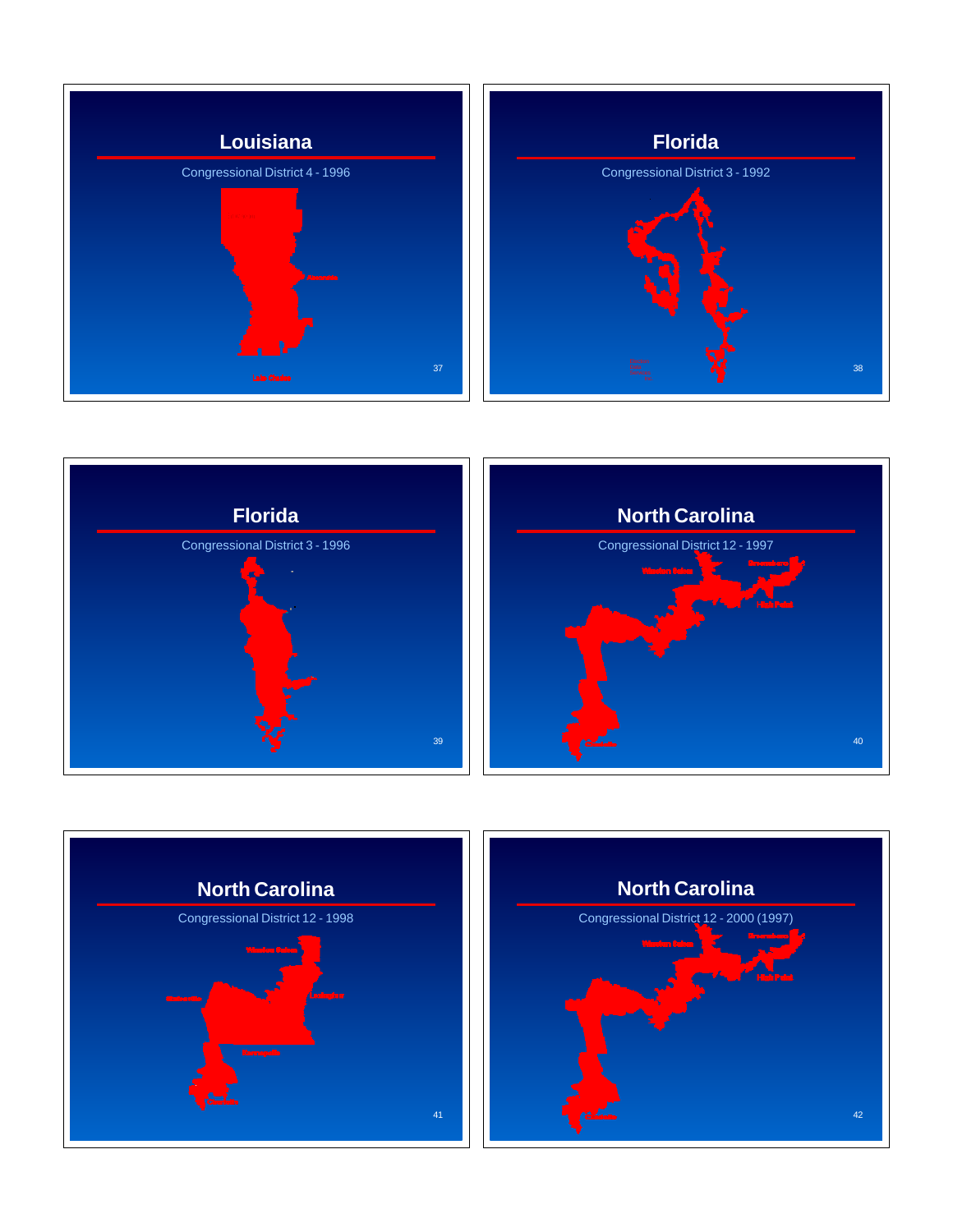





### **Racial Gerrymanders**

**Don't Use Race as a Proxy for Political Affiliation** 

# **Traditional Districting Principles**

- **Contiguous Territory**
- Compact
- **Preserve Political Subdivisions**
- **Preserve Communities of Interest**
- **Protect Incumbents**
- < Preserve Cores of Prior Districts
- < Avoid Contests Between Incumbents
- **Nest House Districts within Senate Districts**



- **A Compelling Governmental Interest**
- **Narrowly Tailored to Achieve that Interest**
- < Remedying Past Discrimination
- ▶ Avoiding Retrogression Under VRA § 5
- < Avoiding a Violation of VRA § 2

46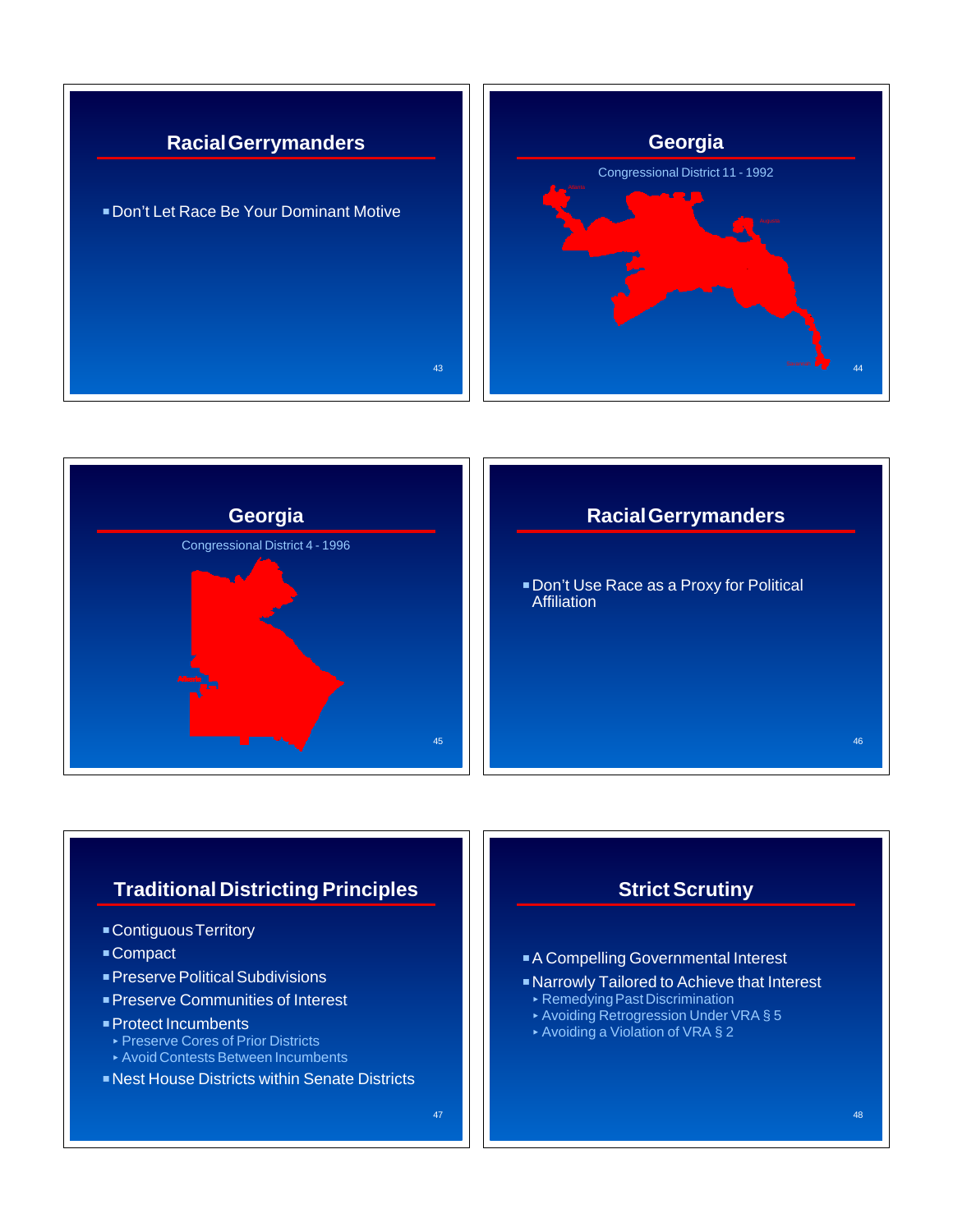



## **The Minnesota Experience**

- **Legislature enacts a legislative plan (1991)**
- **Federal court enjoins state court (Dec. 5)**
- State court corrects the legislative plan -*Cotlow v. Growe* (Dec. 9)
- U.S. Supreme Court vacates federal court's injunction (Jan. 10, 1992)
- **Federal court enjoins Secretary of State** (Feb. 19, 1992)
- U.S. Supreme Court reverses federal court  $(1993)$  53  $\,$  53  $\,$  53  $\,$  53  $\,$  53  $\,$  53  $\,$  53  $\,$  53  $\,$  53  $\,$  53  $\,$  53  $\,$  53  $\,$  53  $\,$  53  $\,$  53  $\,$  53  $\,$  53  $\,$  53  $\,$  53  $\,$  53  $\,$  53  $\,$  53  $\,$  53  $\,$  53  $\,$  53  $\,$  53  $\,$  53

#### **Federalism in Redistricting**

- **Federal Court Must Defer to State Court**
- **Federal Court May Not Directly Review State** Court Decision
- **Plan Approved by State Court Subject to** Collateral Attack in Federal Court
- **Federal Court Must Defer to State Remedies**